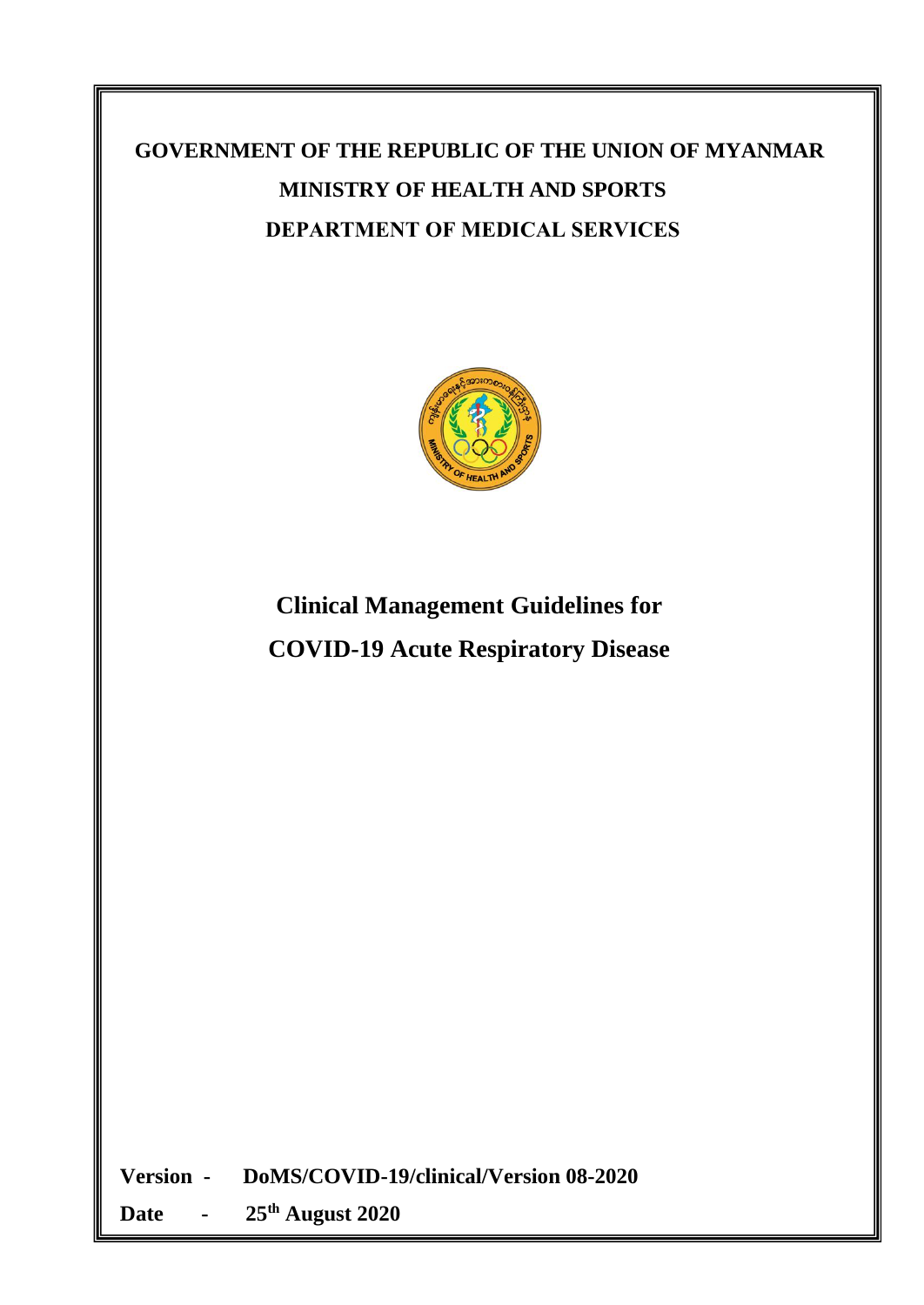## **Clinical Management Guidelines for Corona Virus Disease (COVID-19) Version (8/2020) (updated as of 25 th August 2020) Department of Medical Services**

## **I. Standard definitions for COVID-19**

## **Suspect COVID-19 Case**

A. A person who meets the clinical **AND** epidemiological criteria:

## **Clinical criteria**

- Acute onset of fever *AND* cough; *OR*
- Acute onset of *ANY THREE OR MORE* of the following signs or symptoms: fever, cough, general weakness/fatigue, headache, myalgia, sore throat, coryza, dyspnoea, anorexia/nausea/vomiting, diarrhoea, altered mental status

### **AND**

## **Epidemiological criteria**

- Residing or working in an area with high risk of transmission of virus: closed residential settings, humanitarian settings such as camp and camp-like settings for displaced persons; anytime within the 14 days prior to symptom onset; *OR*
- Residing or travel to an area with community transmission anytime within the 14 days prior to symptom onset; *OR*
- Working in any health care setting, including within health facilities or within the community; anytime within the 14 days prior to symptom onset.
- B. A patient with severe acute respiratory illness (SARI: acute respiratory infection with history of fever or measured fever of  $\geq 38$  C°; and cough; with onset within the last 10 days; and requires hospitalization)

## **Probable COVID-19 Case**

- A. A patient who meets clinical criteria above *AND* is a contact of a probable or confirmed case, or epidemiologically linked to a cluster with at least one confirmed case.
- B. A suspect case with chest imaging showing findings suggestive of COVID-19 disease. Typical chest imaging findings suggestive of COVID-19 include the following:

 *chest radiography***:** hazy opacities, often rounded in morphology, with peripheral and lower lung distribution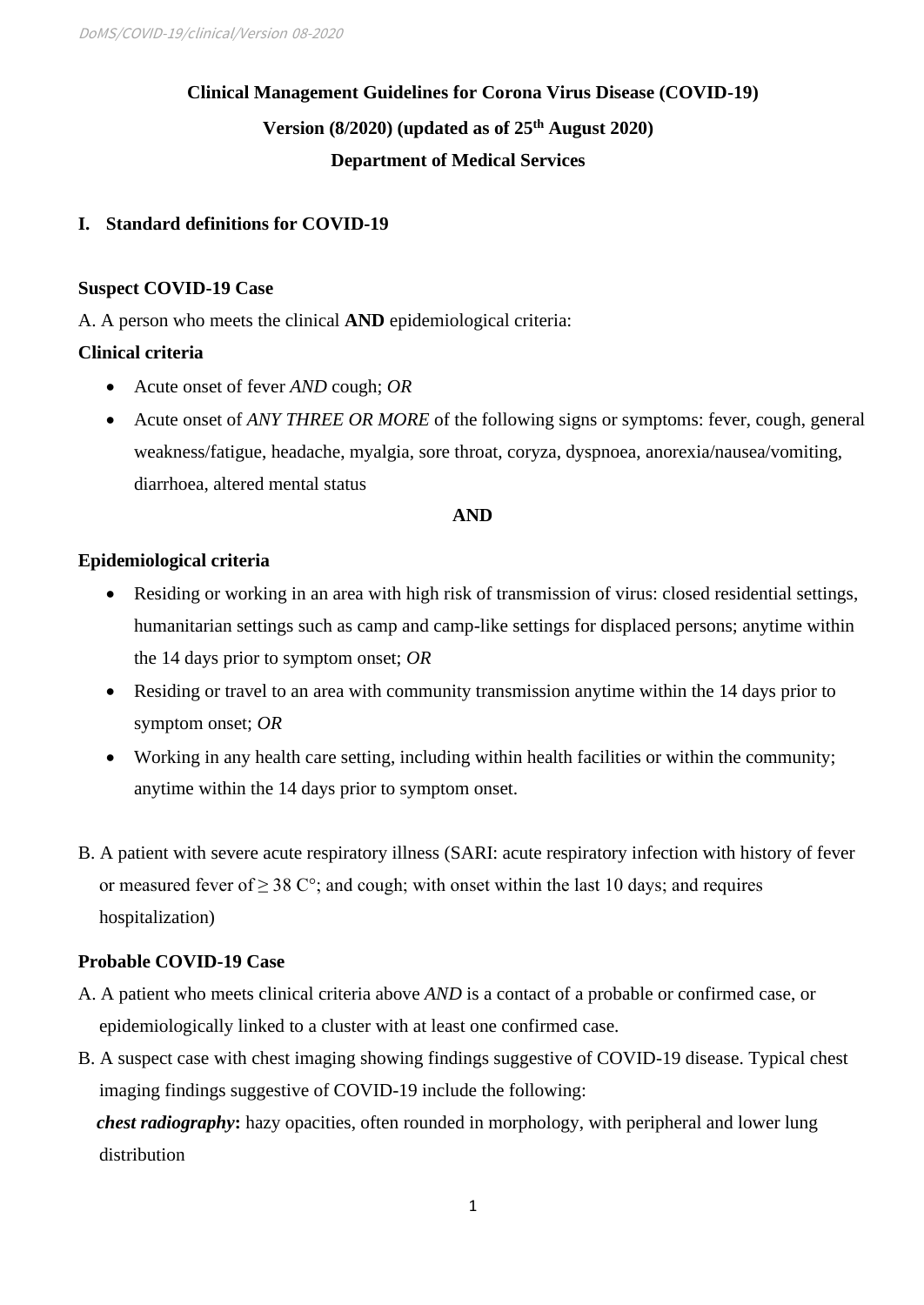*chest CT:* multiple bilateral ground glass opacities, often rounded in morphology, with peripheral and lower lung distribution • lung ultrasound: thickened pleural lines, B lines (multifocal, discrete, or confluent), consolidative patterns with or without air bronchograms.

- C. A person with recent onset of anosmia (loss of smell) or ageusia (loss of taste) in the absence of any other identified cause
- D. Death, not otherwise explained, in an adult with respiratory distress preceding death AND was a contact of a probable or confirmed case or epidemiologically linked to a cluster with at least one confirmed case.

## **Confirmed COVID-19 Case**

A. A person with laboratory confirmation of COVID-19 infection, irrespective of clinical signs and symptoms.

\*see *<https://www.who.int/emergencies/diseases/novel-coronavirus-2019>* for latest case definitions

### **Definition of contact**

A contact is a person who experienced any one of the following exposures during the 2 days before and the 14 days after the onset of symptoms of a probable or confirmed case :

- Face-to-face contact with a probable or confirmed case within 1 meter and for more than 15 minutes;
- Direct physical contact with a probable or confirmed case;
- Direct care for a patient with probable or confirmed COVID-19 disease without using proper personal protective equipment;
- (Note: For confirmed asymptomatic cases, the period of contact is measured as the 2 days before through the 14 days after the date on which the sample was taken which led to confirmation)

#### **Monitoring of contacts of probable and confirmed cases**:

- Contacts should be monitored for 21 days from the last unprotected contact.
- All contacts should be kept in facility quarantine arranged by government.
- Any contact of confirmed cases should be tested.
- Any newly identified probable or confirmed cases should have their own contacts identified and monitored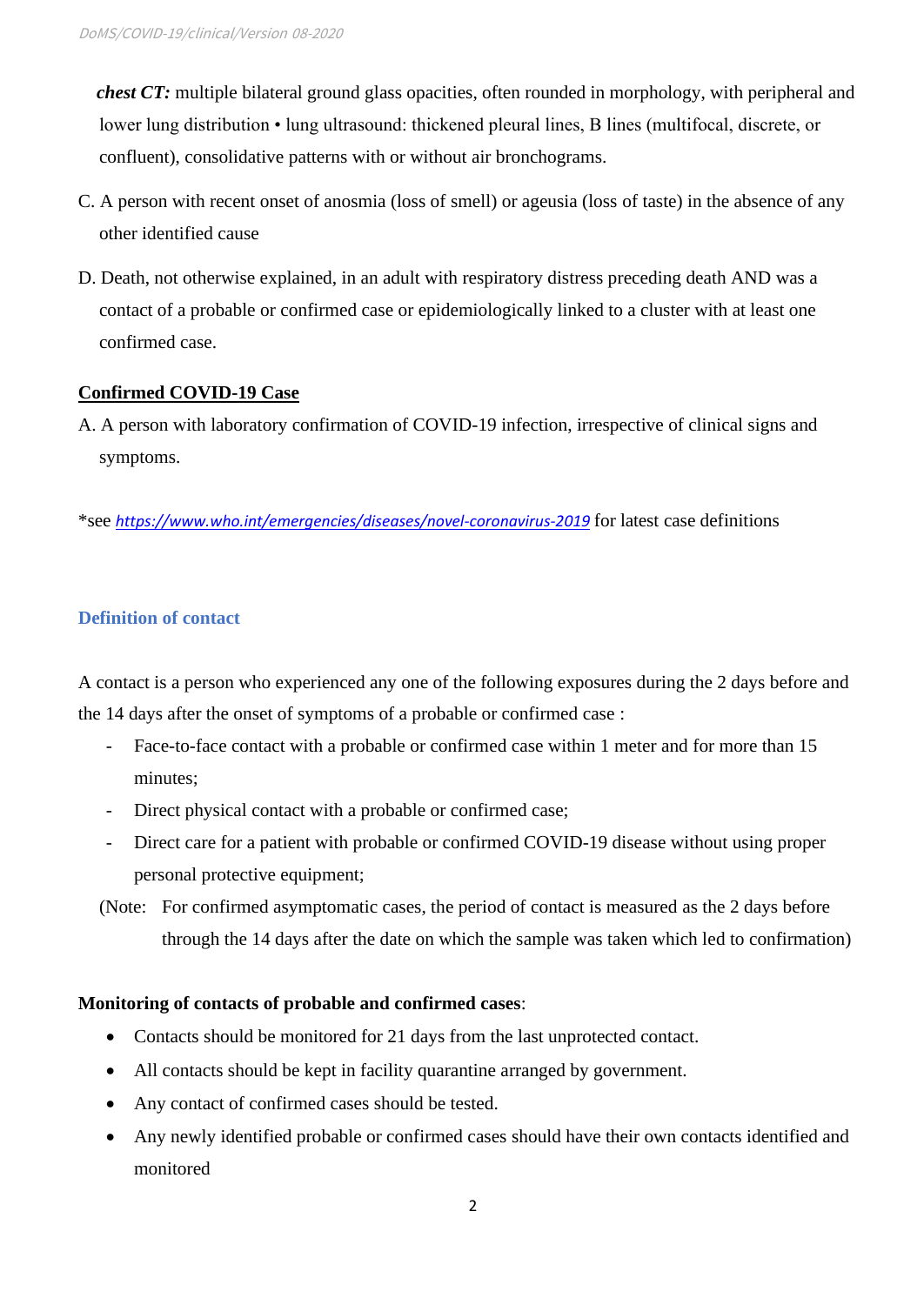## **II. History taking**

| Name: -------------------- |         | Age: -------------------- |
|----------------------------|---------|---------------------------|
| Sex: --------------------  | $R/N$ : | ____________________      |
|                            |         |                           |
|                            |         |                           |
|                            |         |                           |

## **Complaints**

|                                                               |  | Fever Cough  Fatigue Anorexia Shortness of breath Myalgia |
|---------------------------------------------------------------|--|-----------------------------------------------------------|
| Sore throatNasal congestionHeadacheDiarrhoeaNausea & Vomiting |  |                                                           |
|                                                               |  |                                                           |

## **III. Physical Examination**

|                                               |  |                            | Vital signs: GCS:  Temperature Cyanosis BP: |  |  |  |
|-----------------------------------------------|--|----------------------------|---------------------------------------------|--|--|--|
|                                               |  | HR: $SpO_2$ :  RR:  Lungs: |                                             |  |  |  |
| Features of Septic shock, Acute kidney injury |  |                            |                                             |  |  |  |

## **IV. Risk factor for severe disease**

- Age  $> 60$  years
- Underlying diabetes, hypertension, cardiac disease, chronic lung disease, cerebrovascular disease, chronic kidney disease, immunosuppressed and cancer
- Smoking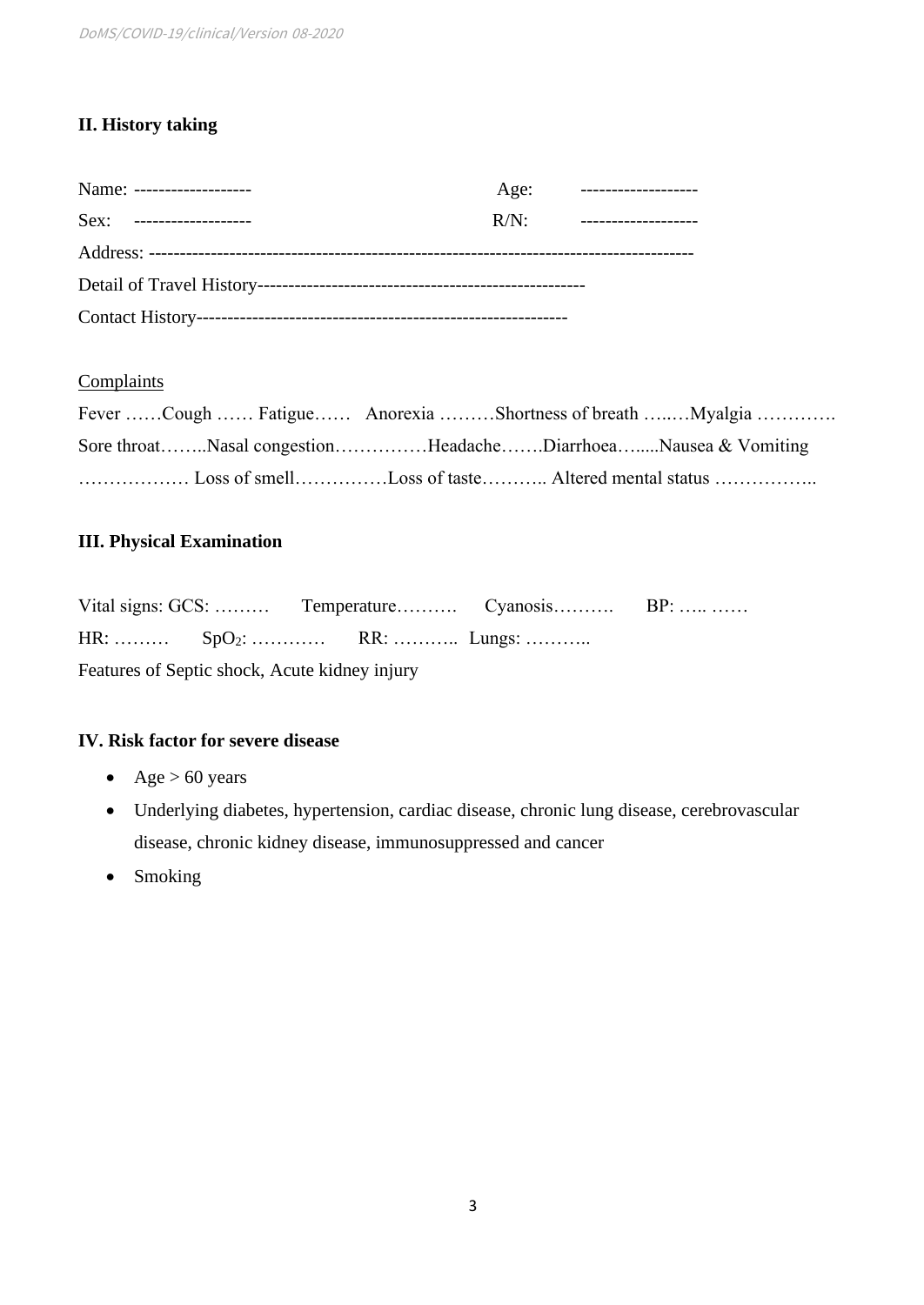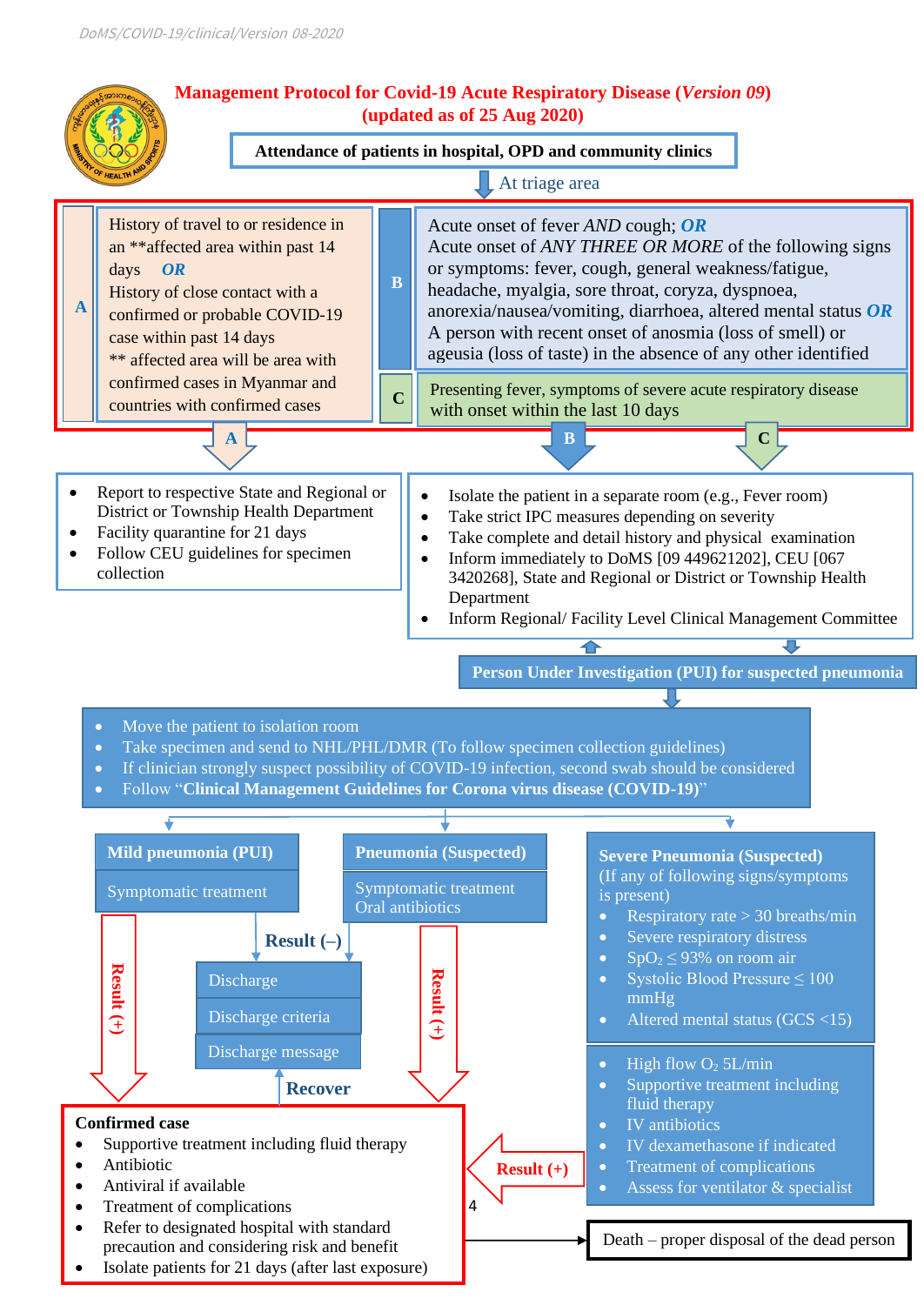## **V. COVID-19 disease severity**

## *Mild disease*

• Symptomatic patients meeting the case definition for COVID-19 without evidence of viral pneumonia or hypoxia

### *Moderate disease/Pneumonia*

• Adolescent or adult with clinical signs of pneumonia (fever, cough, dyspnoea, fast breathing

### *Severe disease/Severe pneumonia*

• Adolescent or adult with clinical signs of pneumonia (fever, cough, dyspnea, fast breathing) plus one of the following: respiratory rate > 30 breaths/min; severe respiratory distress; or SpO2 <93% on room air.

### **Critical disease**

### *1. Acute Respiratory Distress Syndrome (ARDS)*

- Onset: within 1 week of a known clinical insult (i.e. pneumonia) or new or worsening respiratory symptoms.
- Chest Imaging: (radiograph, CT scan, or lung ultrasound): bilateral opacities, not fully explained by volume overload, lobar or lung collapse, or nodules.
- Origin of pulmonary infiltrates: respiratory failure not fully explained by cardiac failure or fluid overload. Need objective assessment (e.g. echocardiography) to exclude hydrostatic cause of infiltrates/ oedema if no risk factor present.

## **Oxygenation impairment in adults**:

- Mild ARDS: 200 mmHg < PaO2/FiO2a  $\leq$  300 mmHg (with PEEP or CPAP  $\geq$  5 cmH2O).
- Moderate ARDS: 100 mmHg  $\leq$  PaO2/FiO2  $\leq$  200 mmHg (with PEEP  $\geq$  5 cmH2O).
- Severe ARDS: PaO2/FiO2  $\leq$  100 mmHg (with PEEP  $\geq$  5 cmH2O).

## *2. Sepsis*

- Acute life-threatening organ dysfunction caused by a dysregulated host response to suspected or proven infection.
- Signs of organ dysfunction include: altered mental status, difficult or fast breathing, low oxygen saturation, reduced urine output, fast heart rate, weak pulse, cold extremities or low blood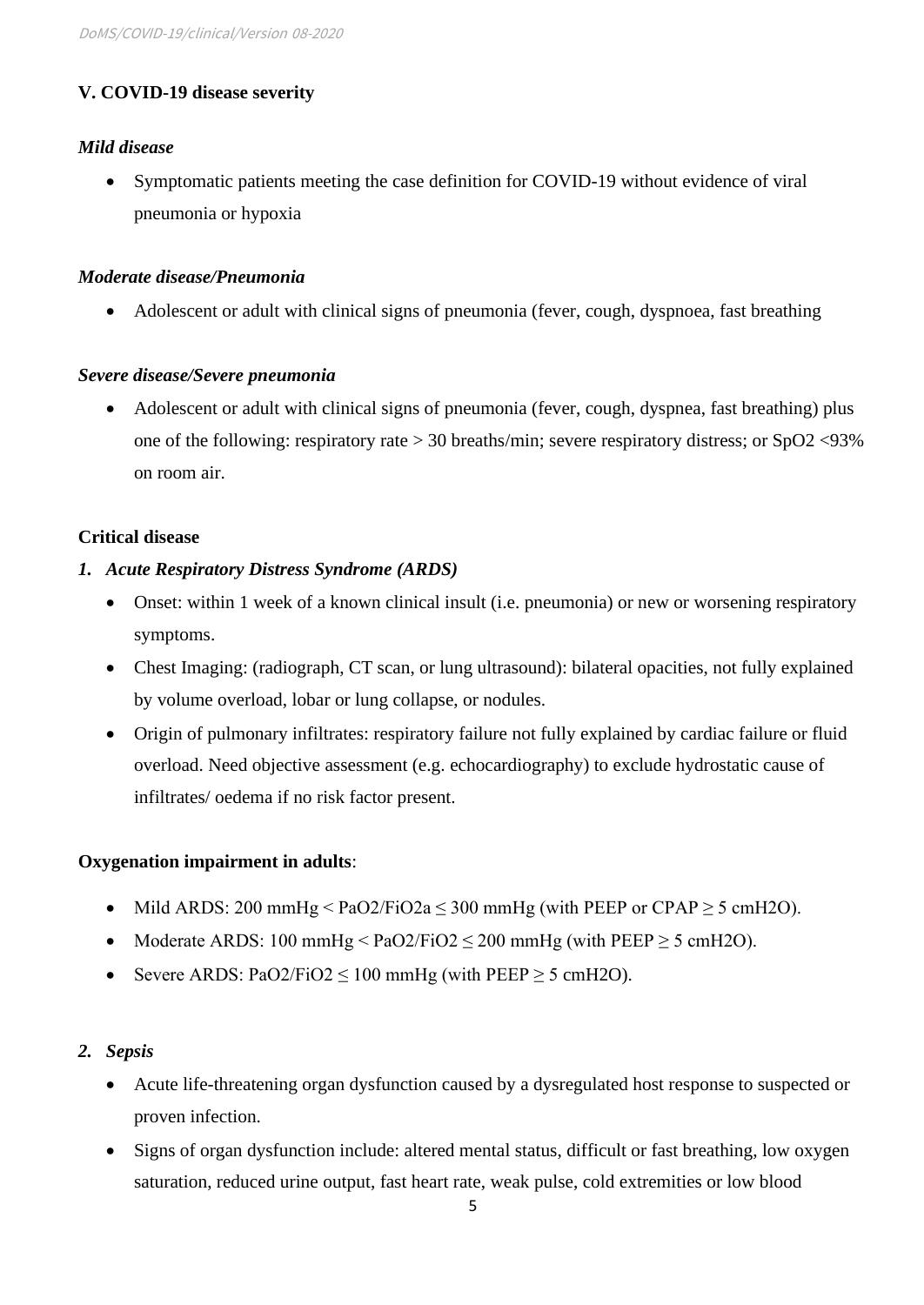pressure, skin mottling, or laboratory evidence of coagulopathy, thrombocytopenia, acidosis, high lactate or hyperbilirubinemia.

## *3. Septic shock*

- persistent hypotension despite volume resuscitation,
- requiring vasopressors to maintain  $MAP \ge 65$  mmHg and serum lactate level  $>2$  mmol/L.

## *4. Other complication*

- Acute pulmonary embolism,
- Acute coronary syndrome,
- Acute Stroke and delirium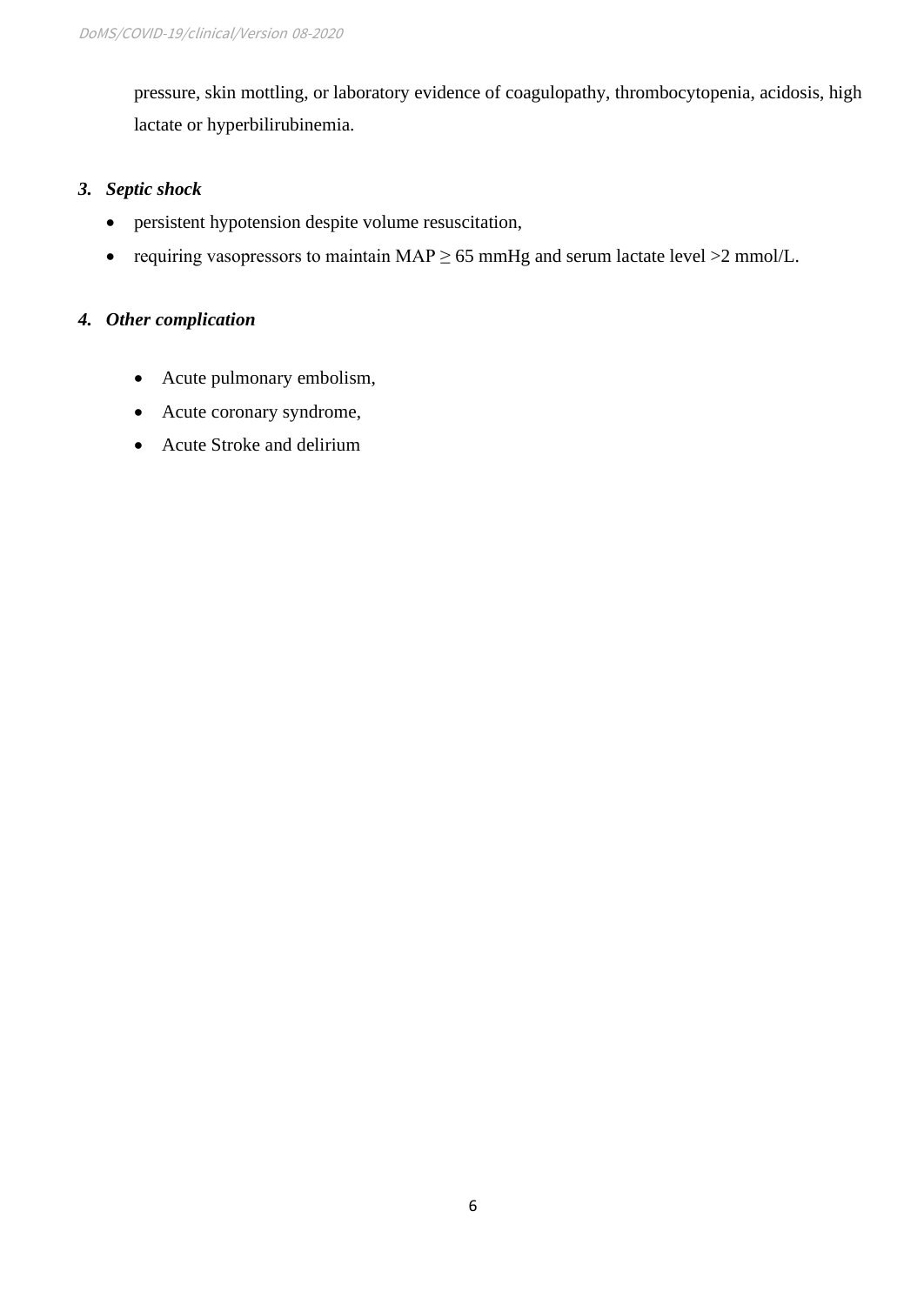**The SOFA score** ranges from 0 to 24 and includes points related to 6 organ systems: respiratory (hypoxemia defined by low  $PaO<sub>2</sub>/FiO<sub>2</sub>$ ),

coagulation (low platelets), liver (high bilirubin),

cardiovascular (hypotension),

central nervous system (low level of consciousness defined by Glasgow Coma Scale), renal (low urine output or high creatinine).

**Sepsis is defined by an increase in the Sequential [Sepsis-related] Organ Failure Assessment (SOFA) score of ≥2 points.** Assume the baseline score is zero if data are not available

### **SOFA Score (Sequential (Sepsis related) Organ Failure Assessment Score)**

| System or organ and<br>measure                 | SOFA score             |                                |                                                   |                                                                          |                                                         |  |
|------------------------------------------------|------------------------|--------------------------------|---------------------------------------------------|--------------------------------------------------------------------------|---------------------------------------------------------|--|
|                                                | $\mathbf{0}$           | 1                              | $\overline{2}$                                    | 3                                                                        | 4                                                       |  |
| Respiratory:                                   |                        |                                |                                                   |                                                                          |                                                         |  |
| $P_aO_2/FiO_2$ , mmHg                          | $\geq 400$             | 300-399                        | 200-299                                           | 100-199 with<br>respiratory support                                      | <100 with<br>respiratory<br>support                     |  |
| Coagulation:                                   |                        |                                |                                                   |                                                                          |                                                         |  |
| Platelets, $\times 10^3/\mu L$                 | $\geq$ 150             | 100-149                        | 50-99                                             | $20 - 49$                                                                | $\langle 20$                                            |  |
| Liver:                                         |                        |                                |                                                   |                                                                          |                                                         |  |
| Bilirubin, µmol/L (mg/dL)                      | (20(1.2))              | $20-32(1.2-1.9)$               | 33-101 (2.0-5.9)                                  | 102-204 (6.0-11.9)                                                       | 204(12.0)                                               |  |
| Circulatory:                                   |                        |                                |                                                   |                                                                          |                                                         |  |
| Mean arterial pressure,<br>mm Hg               | $\geq 70$              | $\langle 70$                   | Low dose<br>dopamine<br>or any dose<br>dobutamine | Low-medium dose<br>noradrenalin or<br>adrenalin; medium<br>dose dopamine | High dose<br>noradrenalin,<br>adrenalin, or<br>dopamine |  |
| Central nervous system:                        |                        |                                |                                                   |                                                                          |                                                         |  |
| Glasgow Coma Scale<br>score                    | 15                     | 13-14                          | $10 - 12$                                         | $6 - 9$                                                                  | $\langle 6$                                             |  |
| Renal:                                         |                        |                                |                                                   |                                                                          |                                                         |  |
| Creatinine, µmol/L<br>(mg/dL)                  | $\langle 110$<br>(1.2) | 110-170 (1.2-<br>1.9)          | 171-299 (2.0-<br>3.4)                             | 300-440 (3.5-4.9)                                                        | 3440(5.0)                                               |  |
| Urine output, mL/day<br>$\sim$<br>$\mathbf{1}$ |                        | $\cdot$ $\cdot$ $\cdot$<br>1.1 | $\sim$ $\sim$ $\sim$ $\sim$ $\sim$<br>$\sim$      | <500                                                                     | $\langle 200$                                           |  |

\*Our recommendation applies to patients with an infection and a SOFA score of  $\geq$ 2.

 $P_aO_2$  = partial pressure of oxygen (arterial).  $F_1O_2$  = fraction of inspired oxygen.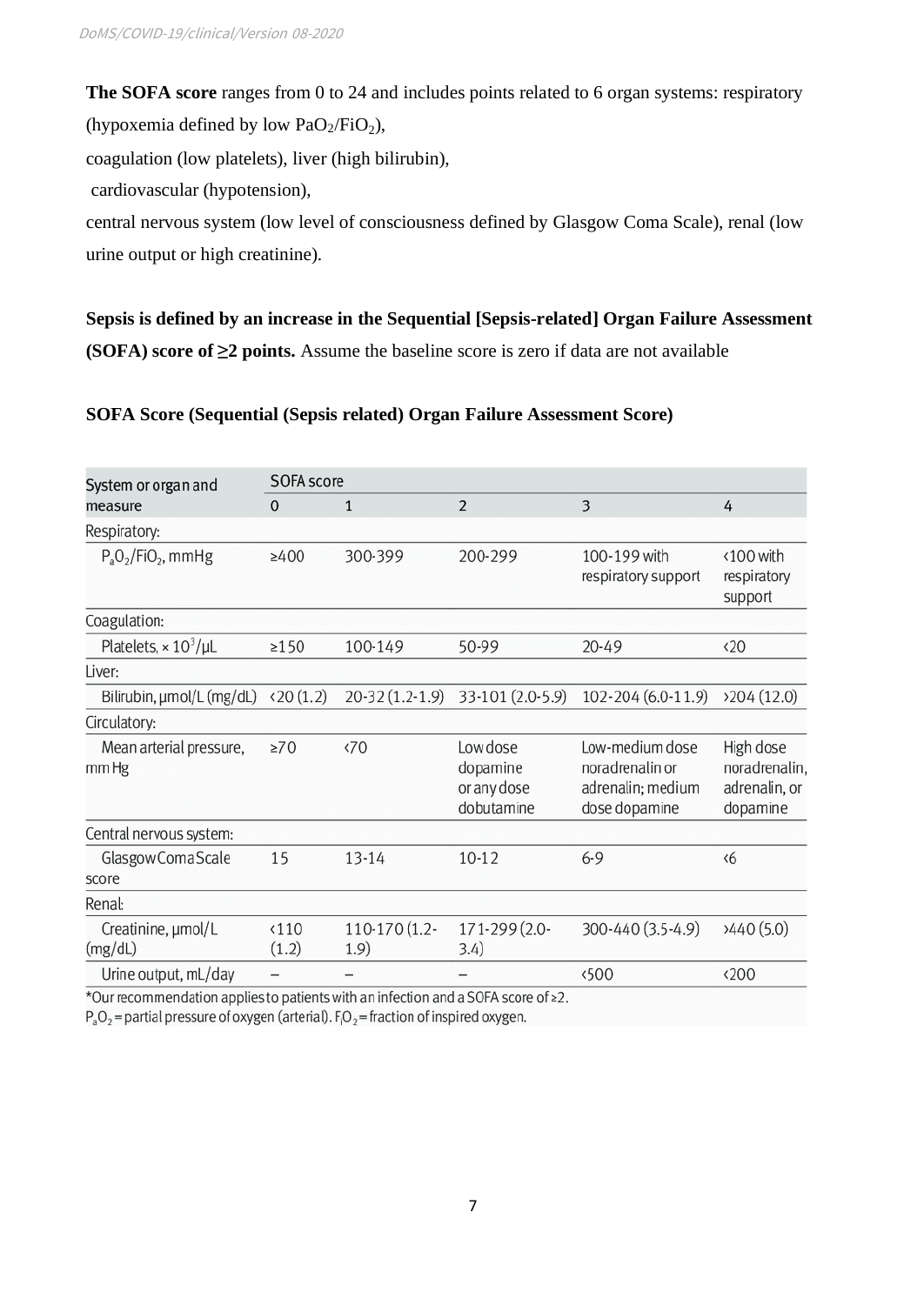## **VI. Investigations**

- Collection of blood cultures (if possible)– for bacteria that cause pneumonia and sepsis, ideally before antimicrobial therapy. Do not delay antimicrobial therapy to collect blood cultures.
- Collection of specimens from the upper respiratory tract (nasopharyngeal and oropharyngeal) **AND**, where clinical suspicion remains and URT specimens are negative, collect specimens from the lower respiratory tract when readily available (expectorated sputum, endotracheal aspirate, or bronchoalveolar lavage in ventilated patient) for COVID-19 virus testing by RT-PCR and bacterial stains/cultures.
- In hospitalized patients with confirmed COVID-19, repeated URT and LRT samples can be collected to demonstrate viral clearance. The frequency of specimen collection will depend on local epidemic characteristics and resources.
- Testing for other respiratory viruses like influenza and bacteria if feasible and clinically indicated.
- Detection of malaria parasites by RDT or blood film for patients with fever in malarial endemic areas should be considered.
- Detection of dengue/chikungunya may also be considered in the differential diagnosis of undifferentiated febrile illness, particularly when thrombocytopenia is present.
- CP, ESR, RBS, U&E, Creatinine, ECG, CXR (PA)
- If possible CRP, D-Dimer, LDH, ABG
- SARS-CoV-2 antibody tests not recommended for diagnosis of current infection with COVID-19

## *Recommendations for laboratory testing*

- Any suspected case should be tested for COVID-19 infection using available molecular tests.
- Based on clinical judgment, clinicians may opt to order a test for COVID-19 in a patient not strictly meeting the case definition, for example, if there are patients involved in a cluster of acute respiratory illness among healthcare workers or of severe acute respiratory infection (SARI) or pneumonia in families, workplaces or social network.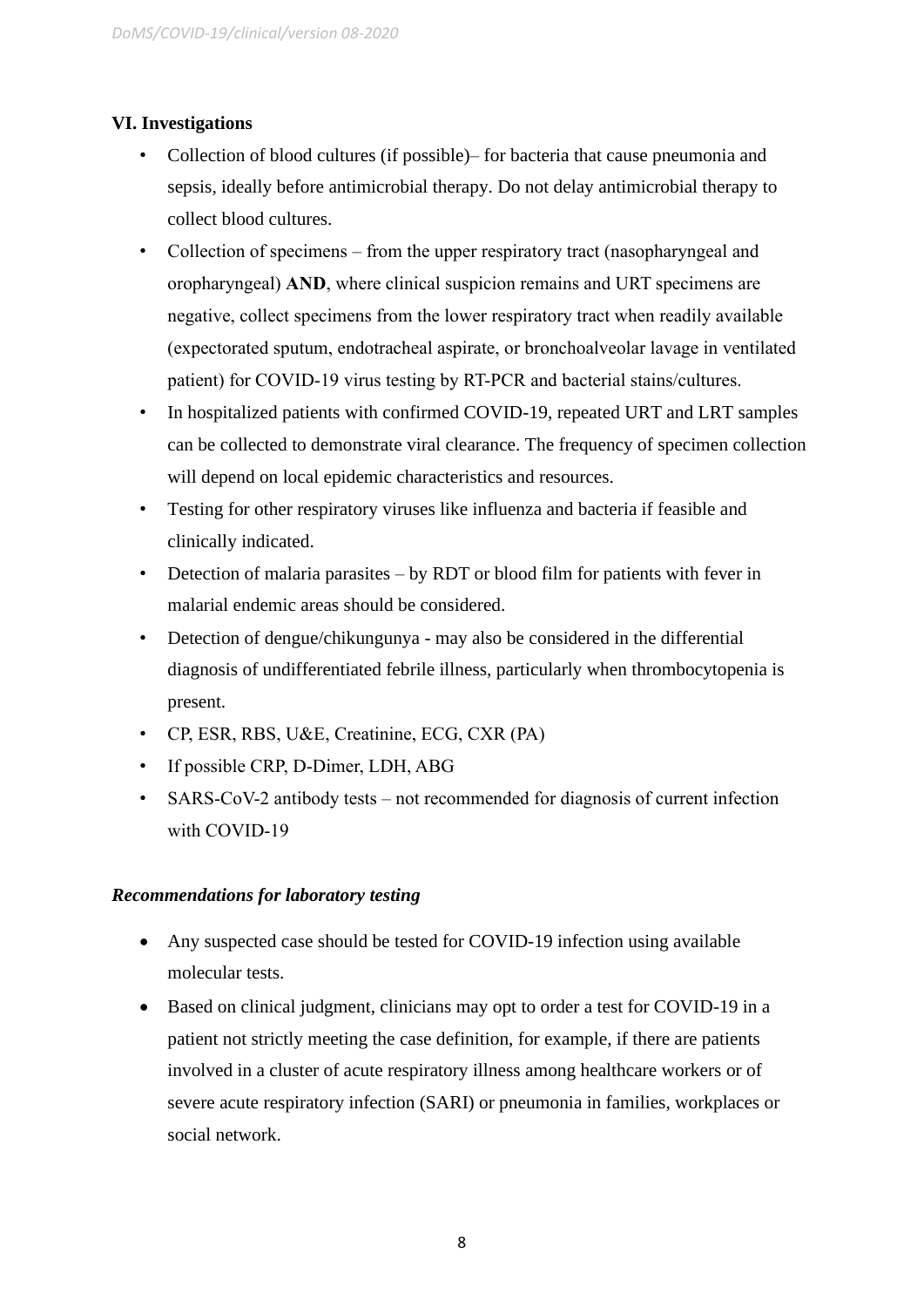• If clinicians strongly suspect possibility of covid-19 infection,  $2<sup>nd</sup>$  swab should be considered in PUI cases (if  $1<sup>st</sup>$  swab test is negative).

**VII. Immediate implementation of IPC measures** (Should start at the point of entry to hospitals)

## **At triage**

- Screening should be done at first point of contact at the emergency department or outpatient department.
- Give suspect patient a medical mask and direct patient to separate area, an isolation room if available.
- Keep at least 1 meter distance between suspected patients and other patients.
- Instruct all patients to cover nose and mouth during coughing or sneezing with tissue or flexed elbow for others.
- Perform hand hygiene after contact with respiratory secretions.

## *Apply standard precaution*

- hand hygiene (alcohol based hand rub/water and soap), use of PPE to avoid indirect and direct contact with patients' blood, body fluids, secretions and non-intact skin.
- prevention of needle-stick or sharps injury; safe waste management; cleaning and disinfection of equipment; and cleaning of the environment.

## *Apply droplet precaution*

- Use medical mask if working within 1-2 metres of the patient.
- Use eye protection (face-mask or goggles)
- Place patients in single rooms, or group together those with the same etiological diagnosis.
- Limit patient movement within the institution and ensure that patients wear medical masks when outside their rooms.

## *Apply contact precaution*

- Use PPE (medical mask, eye protection, gloves and gown) when entering room and remove PPE when leaving.
- If possible, use either disposable or dedicated equipment (e.g. stethoscopes, blood pressure cuffs and thermometers).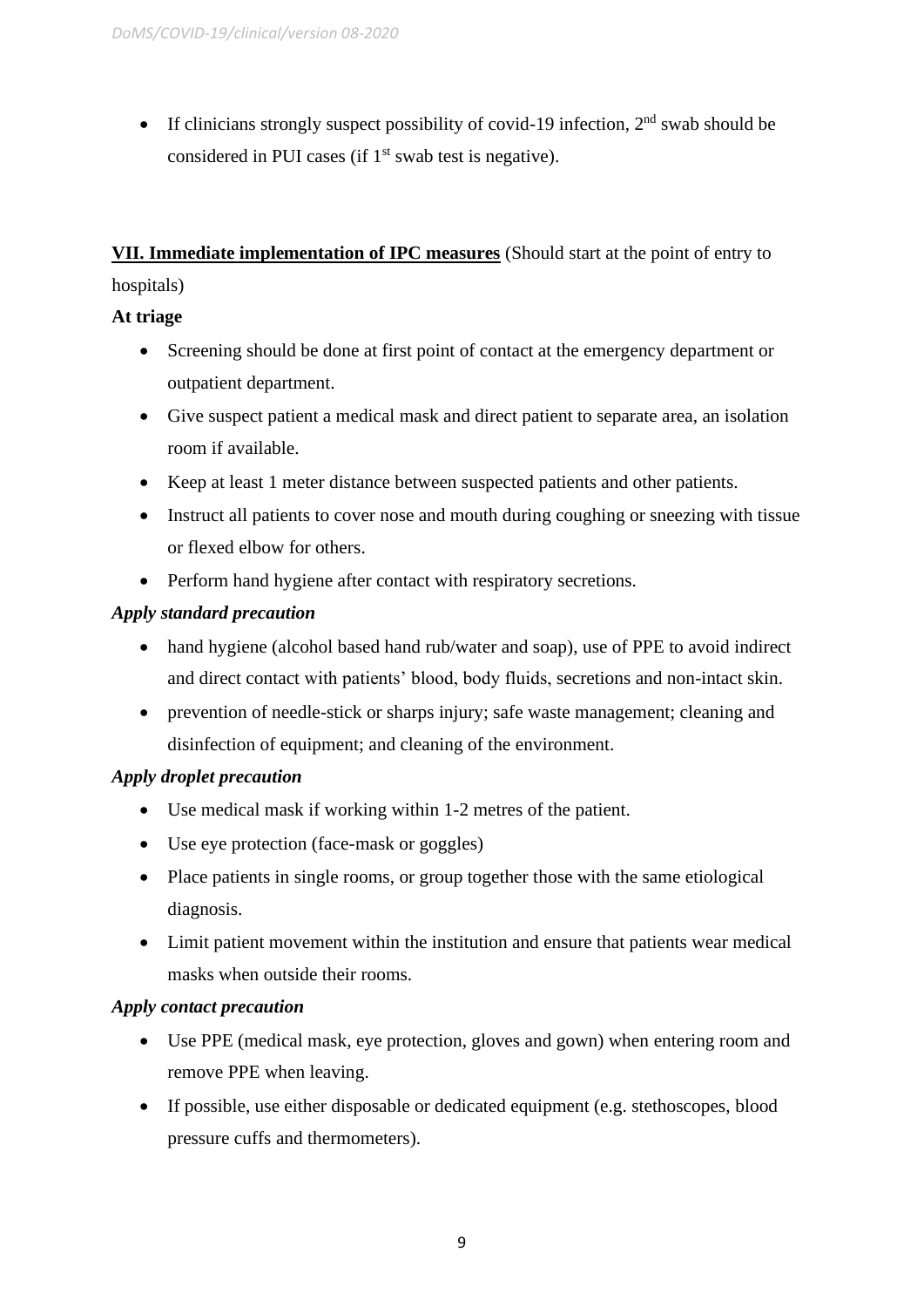- If equipment needs to be shared among patients, clean and disinfect between each patient use.
- Minimal movement of patients or transport as much as possible.

## *Apply air-borne precaution*

- Use PPE, including gloves, long-sleeved gowns, eye protection, and fit-tested particulate respirators (N95 or equivalent, or higher level of protection) when healthcare workers performing aerosol-generating procedures (i.e. open suctioning of respiratory tract, intubation, bronchoscopy, cardiopulmonary resuscitation).
- Avoid the presence of unnecessary individuals in the room.
- Care for the patient in the same type of room after mechanical ventilation commences.

## **VIII. Treatment**

## **Treatment of mild COVID-19**

- Isolate the patients in hospitals to contain virus transmission
- Symptomatic treatment such as antipyretics (paracetamol) for fever and pain
- Adequate nutrition
- Appropriate nutrition
- Counsel about signs and symptoms of complications that should prompt urgent care
- Antibiotic therapy/prophylaxis is not recommended

## **Treatment of moderate COVID-19: Pneumonia treatment**

- Isolate the patients in hospitals to contain virus transmission
- Antibiotics if there is clinical suspicion of bacterial infection
- Monitor the patients for signs and symptoms of disease progression

## **Treatment of severe COVID-19: Severe Pneumonia treatment**

- Immediate administration of supplemental oxygen therapy
- Monitor for signs of clinical deterioration, such as rapidly progressive respiratory failure and shock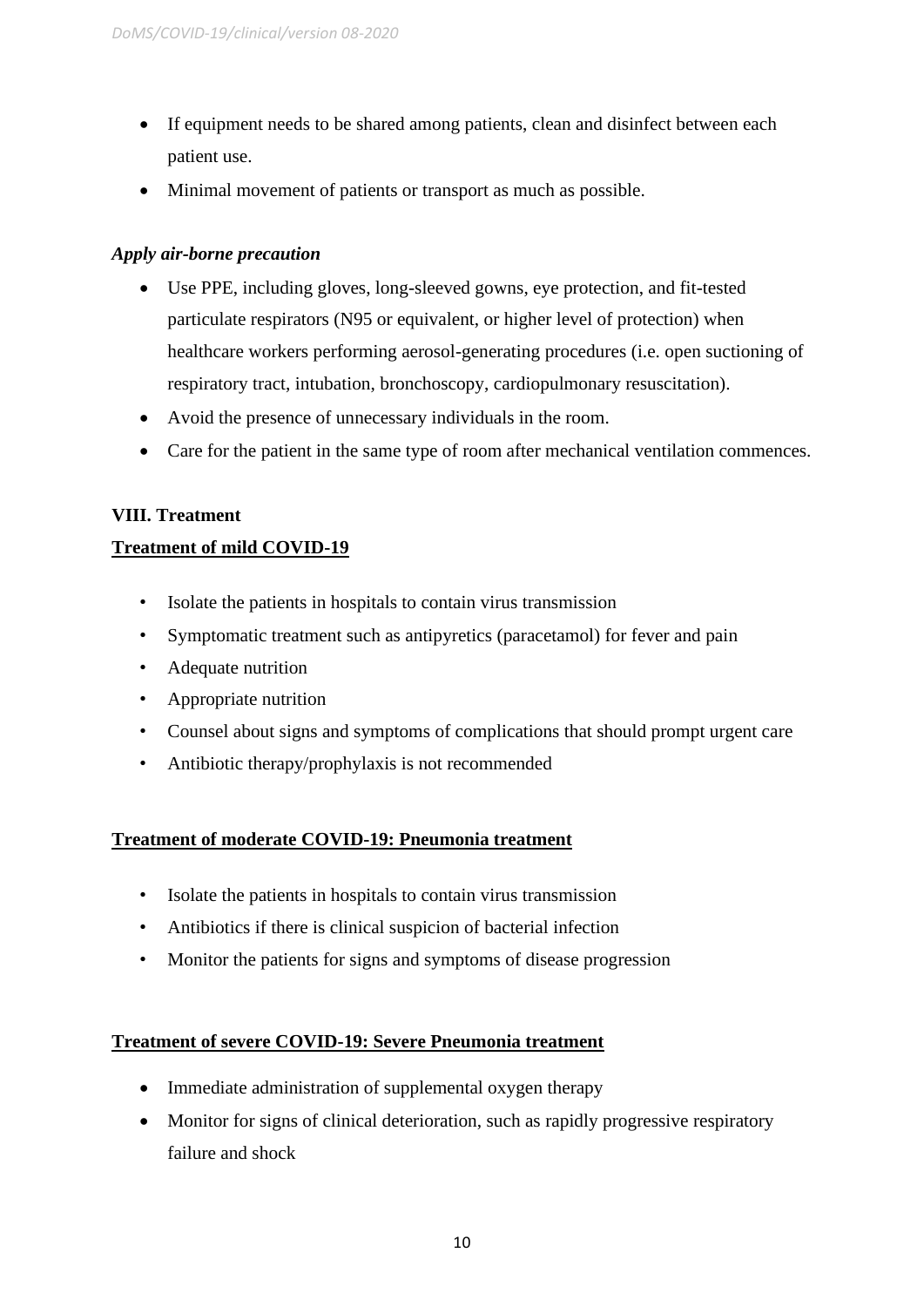- Cautious fluid management in patients with COVID-19
- Use of empiric antimicrobials to treat all likely pathogens, based on clinical judgment, patient host factors and local epidemiology, within 1 hour of initial assessment if possible, ideally with blood cultures obtained first. Antimicrobial therapy should be assessed daily for de-escalation.

|                   | Refer to ICU management                            |  |
|-------------------|----------------------------------------------------|--|
| $\qquad \qquad -$ | 250-500 ml crystalloid fluid as rapid bolus in     |  |
|                   | first 15-30 minutes                                |  |
|                   | Do not use hypotonic crystalloids, starches or     |  |
|                   | gelatins for resuscitation                         |  |
|                   | Administer vasopressors (Noradrenalin) when        |  |
|                   | shock persists during or after fluid resuscitation |  |
|                   | to reach MAP 65 mmHg                               |  |
|                   | Consider dobutamine if sings of poor perfusion     |  |
|                   | and cardiac dysfunction persists despite           |  |
|                   | achieving MAP target with fluids and               |  |
|                   | vasopressors                                       |  |
|                   |                                                    |  |

| Rate                    | ml/hr |      |      |      |                 |
|-------------------------|-------|------|------|------|-----------------|
|                         | 40kg  | 45kg | 50kg | 55kg | $60 \text{ kg}$ |
| $0.05$ ug/kg/min        | 0.6   | 0.7  | 0.8  | 0.8  | 0.9             |
| $0.1$ ug/kg/min         | 1.2   | 1.4  | 1.5  | 1.7  | 1.8             |
| $0.15$ ug/kg/min        | 1.8   |      | 2.3  | 2.5  | 2.7             |
| $0.2 \text{ ug/kg/min}$ | 2.4   | 2.7  | 3    | 3.3  | 3.6             |
| $0.25$ ug/kg/min        | 3     | 3.4  | 3.8  | 4.1  | 4.5             |

## **Noradernaline Infusion**

#### **Prevention of complications in hospitalized and critically ill patients with COVID-19**

- For prophylaxis of venous-thromboembolism, consider LMWH (low molecularweight heparin**)** OD or unfractionated heparin 5000 units subcutaneously twice daily) in adolescents and adults without contraindications. For those with contraindications, use mechanical prophylaxis (intermittent pneumatic compression devices).
- Turn patient every two hours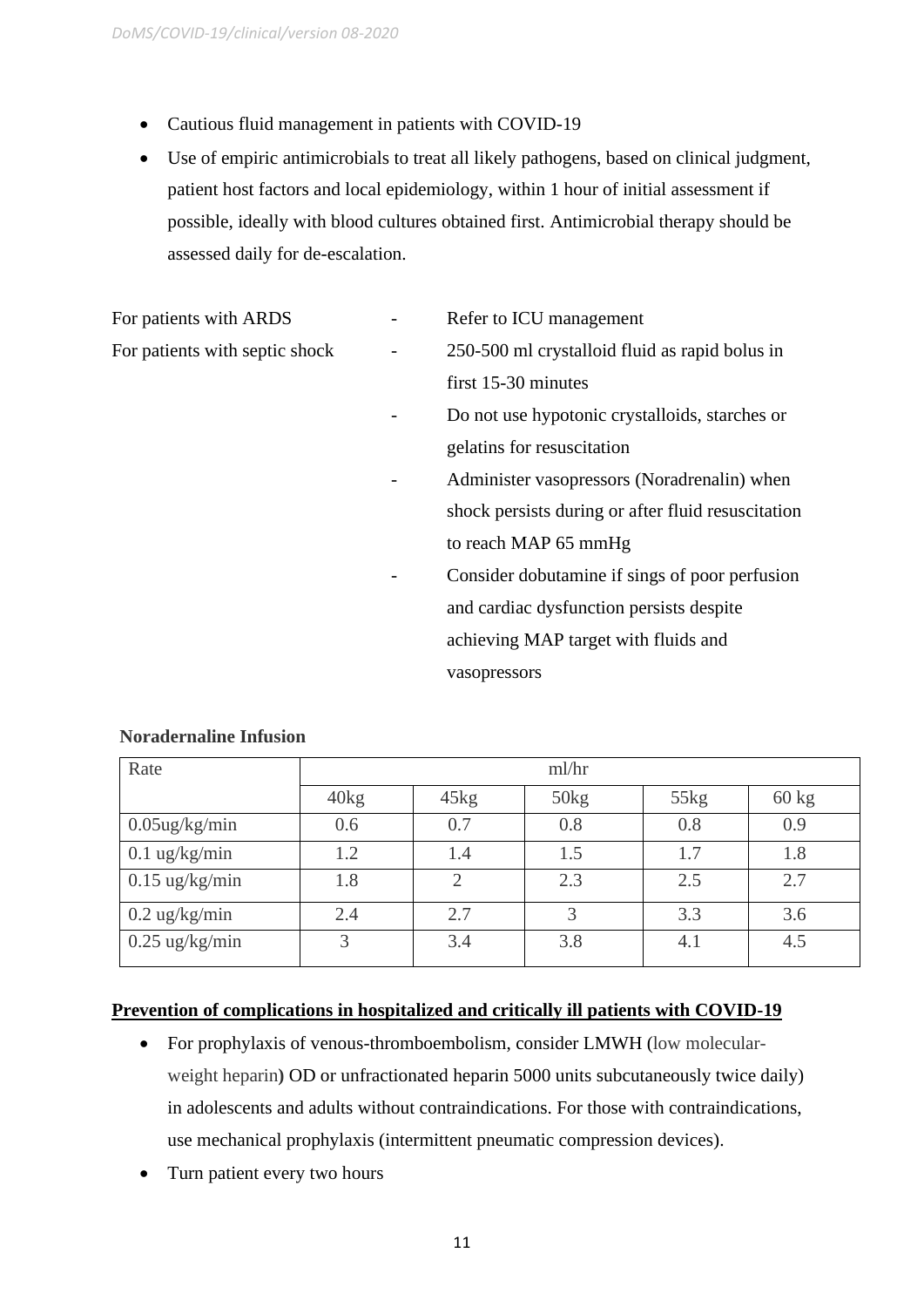- Awake proning position may reduce ICU admission (see attached photo)
- Give early enteral nutrition (within 24–48 hours of admission)
- Administer PPI in patients with risk factors for GI bleeding.
- Actively mobilize the patient early in the course of illness when safe to do so

## **Antivirals, immunomodulators and other adjunctive therapies for COVID-19 Disease**

There is no definite treatment for COVID-19 disease. Should be treated with supportive measures as necessary.

- ➢ *Dexamethasone therapy*
	- Preliminary evidence from an unpublished trial suggests that lowdose dexamethasone has a role in the management of severe COVID-19.
	- It can be given for severely ill patients who are on supplemental oxygen or ventilatory support.
	- Dose 6 mg IV/PO daily for 10 days or until discharge, whichever is shorter.
	- It should not be used for either prevention or treatment of mild to moderate COVID-19 (patients not on oxygen).
- ➢ *Convalescent plasma therapy* 
	- should consider in selected patients according to convalescent plasma protocol in Myanmar

## **Treatment of neurological and mental manifestations associated with COVID-19**

- Implement measures to prevent delirium
- Evaluate using standardized protocol for the development of delirium
- Provide basic mental health and psychological support for all patients
- Prompt identification and assessment of anxiety and depressive symptoms
- Management of sleep problem in the context of acute stress

## **Treatment of Non communicable disease and COVID-19**

• Continue or modify previous medical therapy according to the patient's clinical condition to prevent drug interactions and adverse events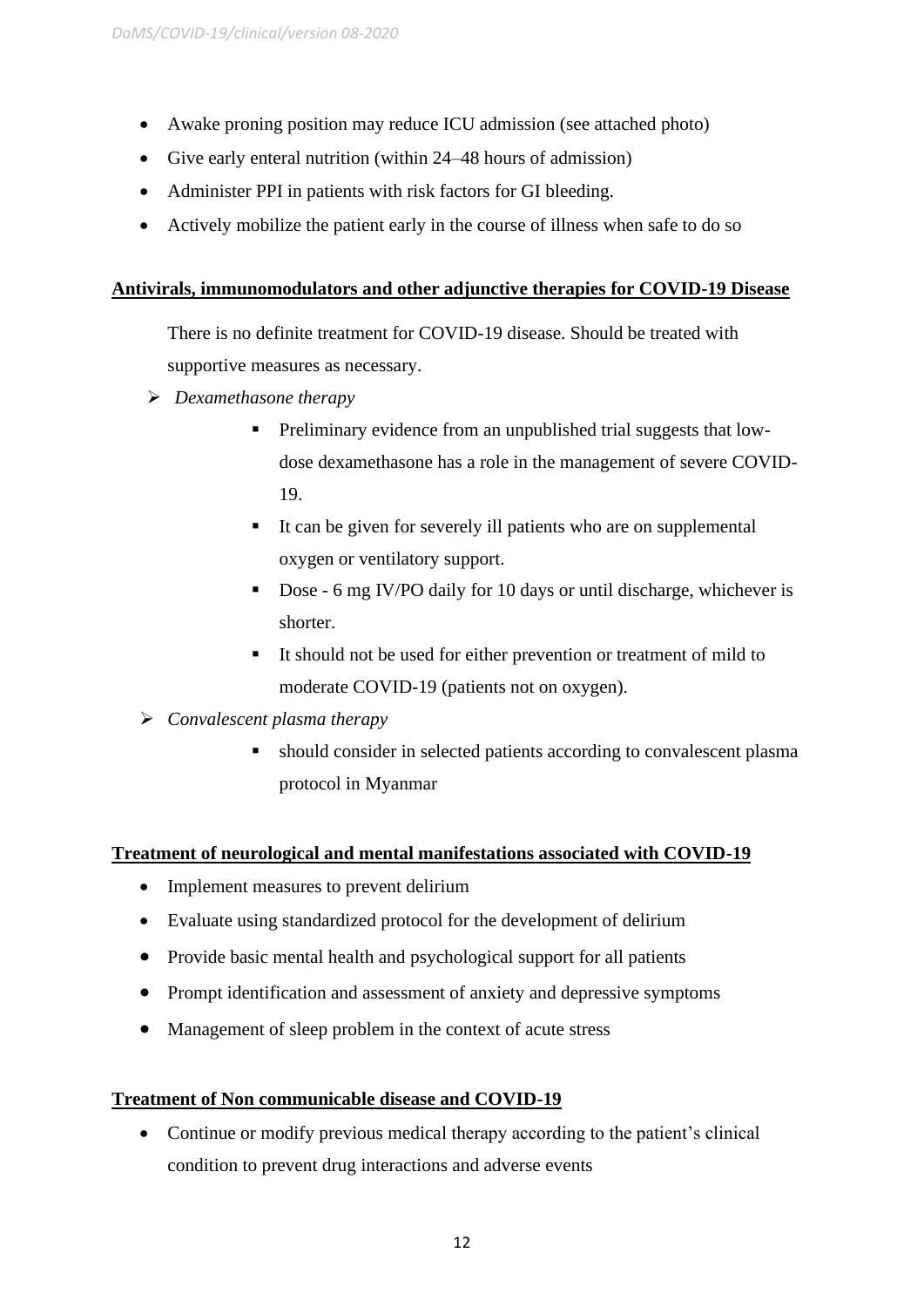• Do not stop antihypertensive drugs but adjust therapy to maintaining normal blood pressure and renal function

## **IX. Rehabilitation for patients with COVID-19**

- ➢ Routinely assess for mobility, functional, swallow, cognitive impairments and mental health concerns
- $\triangleright$  Determine discharge readiness, and rehabilitation and follow-up requirements
- $\triangleright$  Groups of patients who need above measures:
	- patients that are in or have been discharged from intensive care;
	- older patients that have experienced severe cases;
	- patients that exhibit signs of any of these impairments.

## **X. Pregnancy and COVID-19 disease**

- Symptoms such as dyspnea, fever, gastrointestinal (GI) symptoms or fatigue due to physiologic adaptations in pregnant women, adverse pregnancy events, or other diseases such as malaria, may overlap with symptoms of COVID-19.
- Isolate the patients to contain virus transmission
- Carefully monitor for maternal and fetal complications
- Mode of delivery should be individualized
- COVID-19 positive status alone is not an indication for caesarean section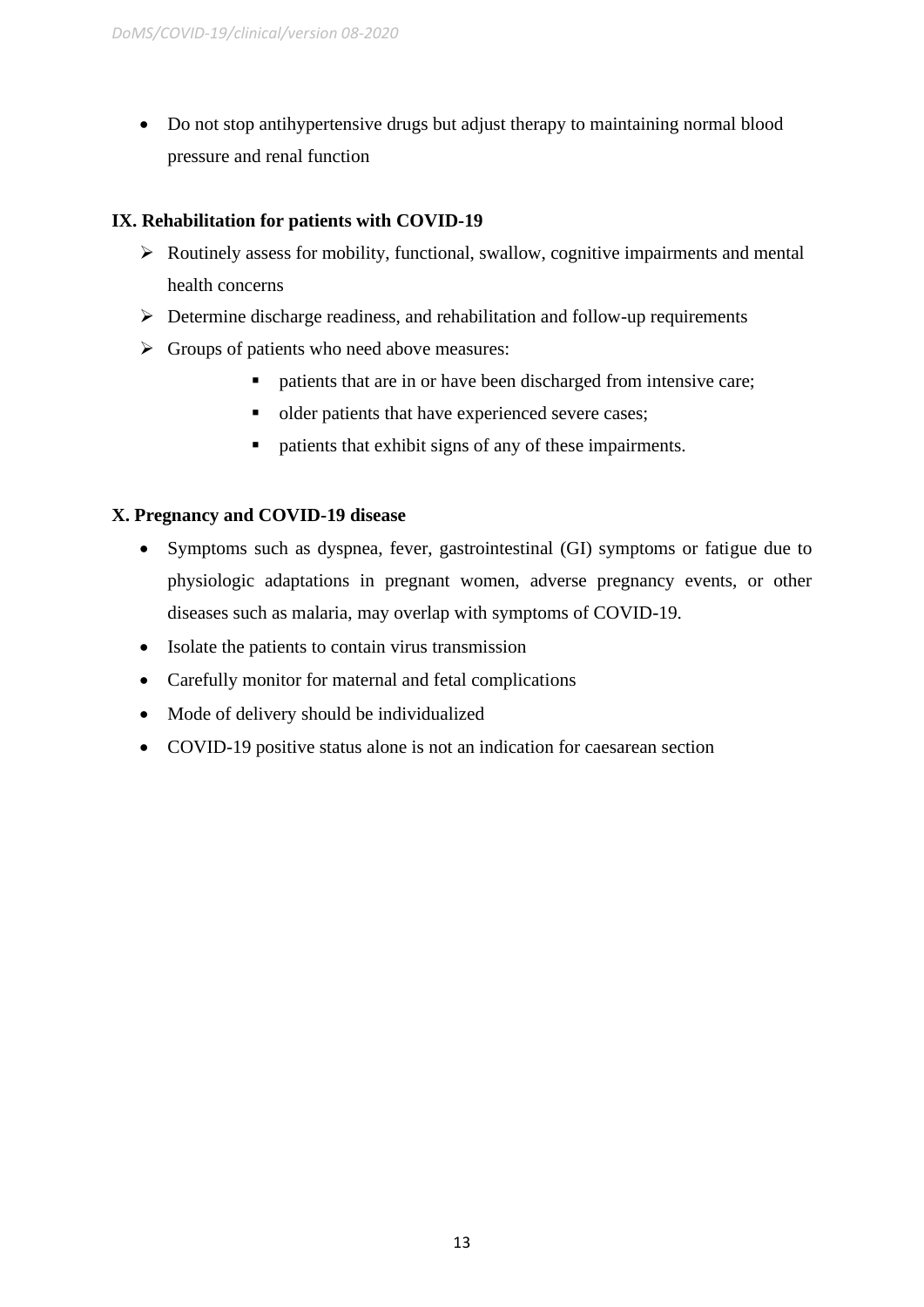## **Awake proning guide**

#### Aims

Awake proning may reduce ICU admissions. Intubation in COVID19 has a high mortality. Patient must be awake and willing to comply.

### **Duration**

Aim to remain prone for 4 hours periods. Allow 1 hour comfort breaks between periods of proning for eating, drinking, toilet and general comfort.

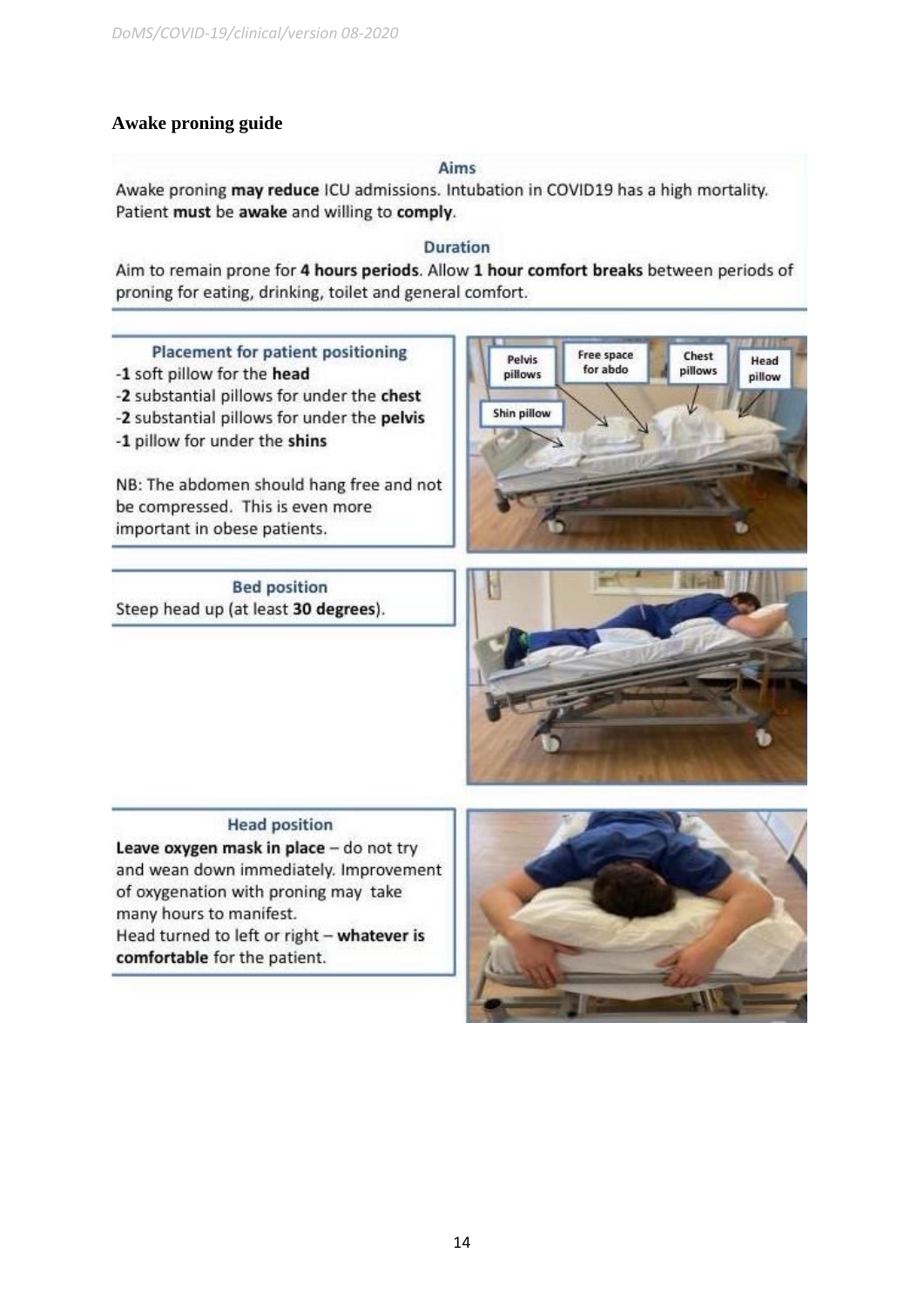## **XI. Discharge criteria**

## **For confirmed COVID-19 disease**

- 1. Afebrile for at least 48 hours
- 2. Resolving respiratory symptoms
- 3. Improving radiological signs
- 4. Improved well-being
- 5. Having had at least 2 consecutive, 48-hours apart, tests negative results of nasopharyngeal or oropharyngeal swab
- 6. Facility quarantine for 14 days after discharge from dedicated hospital
- 7. Testing of nasopharyngeal or oropharyngeal swabs for confirmed COVID-19 disease
	- Conduct the test on day 11: if negative the next test will be conducted on day 13 and if negative, discharge on day 14.
	- If positive on day 11: conduct another test after 6 days, and repeat after 6 more days until the test becomes negative, e.g. day 11, day 17, day 23, day 29, etc. When test becomes negative one more test will be conducted 48 hours later. If negative again, discharge on the next day.
	- After discharge, transfer the patient to ensure stay of 14 more days in facility isolation.

## **For PUI case came out COVID-19 negative result from Swab**

- 1) Move from isolation ward to cohort room (so call room to meet others plan for DC)
- 2) Need to explore DC parade and counseling in 2 days stay in cohort room.
- 3) Afebrile and resolving respiratory symptoms for at least 48 hours, and, stable on comorbid conditions for at least 48 hours (if co-morbid condition is not stable, refer to appropriate specialist for consultation)
- 4) Follow-up on 2 weeks after discharge (if anything happens, return to hospital anytime)

## **XII. References**

- Global Surveillance for human infection with coronavirus disease (COVID-19), WHO Interim guidance, 20 March 2020.
- Clinical management of COVID-19, WHO Interim guidance, 27 May 2020.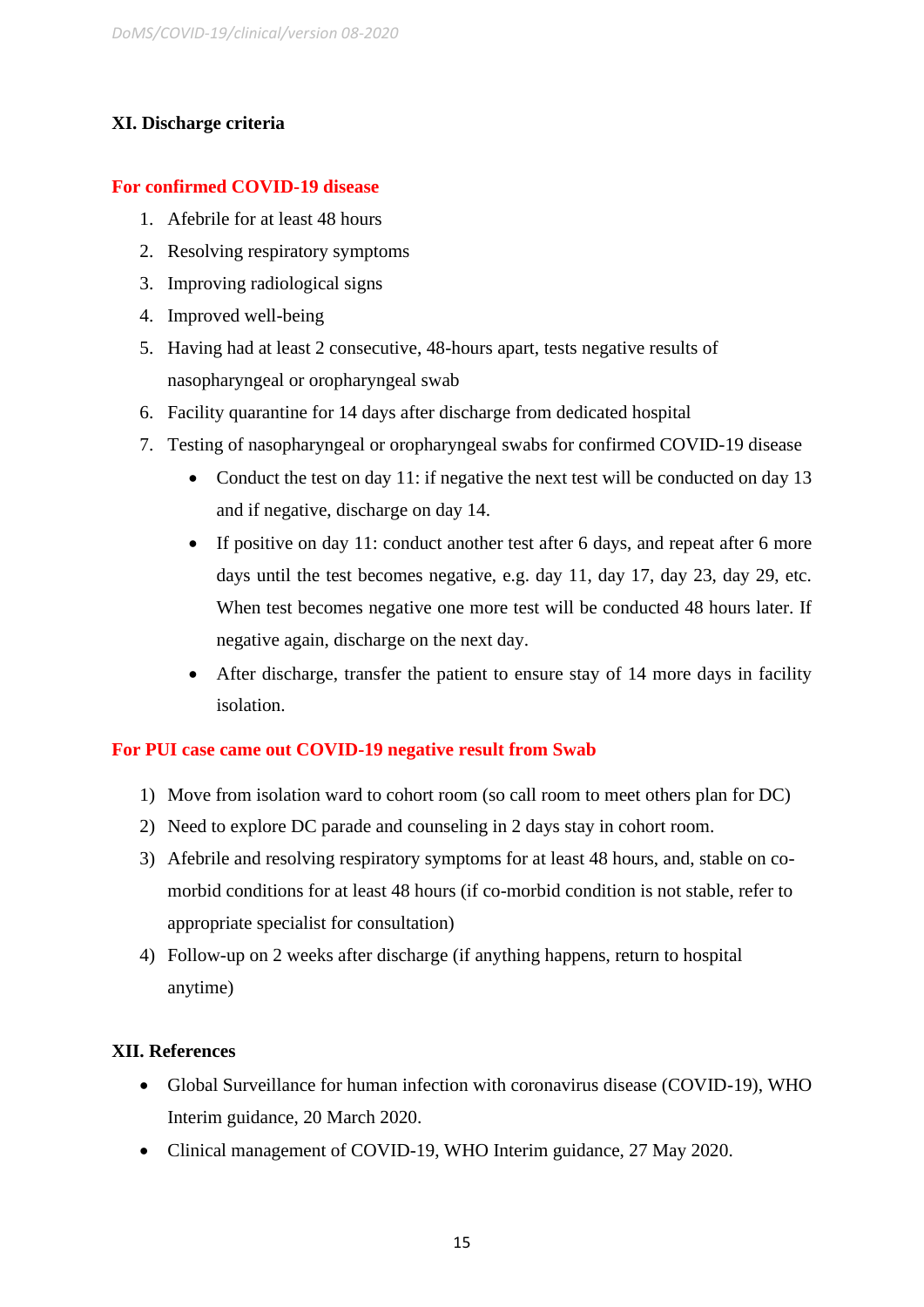- Infection prevention and control during health care when coronavirus disease (COVID-19) is suspected or confirmed, WHO Interim guidance, 29 June 2020.
- Clinical management guidelines for COVID-19 Acute respiratory disease, Version 6 MOHS.
- Discharge criteria for confirmed COVID-19 cases When is it safe to discharge COVID-19 cases from the hospital or end home isolation?, ECDC Technical Report.
- Coronavirus Disease 2019 (COVID-19) Treatment Guidelines, NIH.
- Coronavirus disease 2019 (COVID-19): Management in hospitalized adults, Uptodate.
- WHO COVID-19 Case definition updated in Public health surveillance for COVID-19, published 7 August 2020